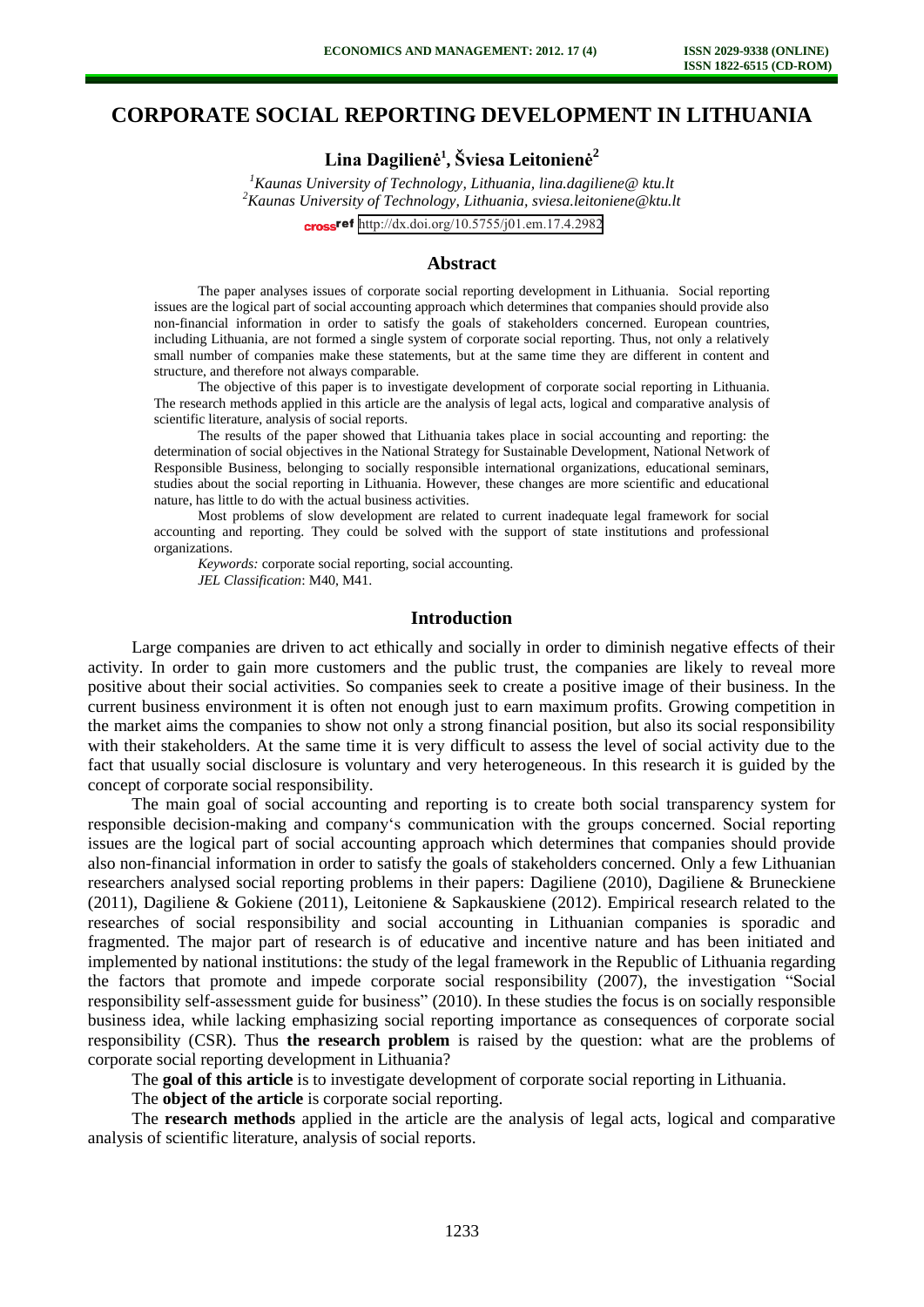# **Theoretical researches of corporate social reporting**

The European Union has established the social and economic model of the company, which accepts responsibility for stakeholder groups. This suggests that social factors are gaining meaning and significance of evaluating companies and their enabled products, the brand and its activities. Society draws attention to global problems caused by business entities, and the latter wishing to gain public recognition, publicly declare its policy of social responsibility.

The main source of information for corporate social responsibility (CSR) is a social reporting. Corporate social reporting is the performance monitoring and evaluation system, which is created to ensure compliance with company business environment, economy and society. To inform the public about the policies in this area, companies may provide various social responsibility (progress) reports, environmental protection reports, sustainable development reports, annual reports or simply publish social information on their websites. In general social responsibility report is a document of the company, which provides information about the company's planned and ongoing social and environmental performance, taking into account the results already achieved. In order to prepare such reports the specific social information must be available about the company's interaction with the environment, employees, community, customers and other stakeholders. While corporate social responsibility report varies and their approach to social responsibility, but in general they are prepared in accordance with the principles of the Global Compact, which includes human rights, improvement of relations with employees, the environment and fighting corruption.

Investigating corporate social reporting development in Lithuania, it is first necessary to start from a socially responsible business ideas spread. In Lithuania, like other EU countries, investigations are still concentrated on the promotion of CSR ideas (Ruzevicius & Serafinas, 2007; Bernatonyte & Simanaviciene, 2008, Juscius & Snieska, 2008, Ruzevicius, 2008; Dagiliene, 2009; Amstromskiene & Adamoniene, 2009, Juscius, 2009; Bernatonyte, Vilke & Kaizeriene, 2009; Ruzevicius, 2009; Dagiliene & Bruneckiene, 2010; Bagdoniene & Paulaviciene, 2010; Simanskiene & Pauzoliene, 2010; Simanaviciene, Kovaliov & Subonyte, 2011; Dagiliene & Gokiene , 2011; Leitoniene & Sapkauskiene, 2012). Most of these economic investigations is designed for research and development tendencies of CSR Initiatives in Lithuania (Ruzevicius & Serafinas, 2007; Amstromskiene & Adamoniene, 2009; Bernatonyte, Vilke & Kaizeriene, 2009, Juscius, 2009; Ruzevicius, 2009). Other investigations are designed for integration of social responsibility and organizations management systems (Bernatonyte & Simanaviciene, 2008; Juscius & Snieska, 2008; Bagdoniene & Paulaviciene, 2010; Simanskiene & Pauzoliene, 2010).

Some Lithuanian accounting researchers work focuses on the disclosure of social information (Vaskelienė & Selepen, 2008, Legenzova, 2008; Dagiliene, 2009; Dagiliene & Bruneckiene, 2010; Dagiliene & Gokienė, 2011; Leitoniene & Sapkauskiene, 2012). Political, social and cultural changes create the need to gather and analyze information about social and environmental factors, and determine the changes in traditional accounting systems. The first studies in this field analyzed only the additional information, its quality, quantity and presentation of financial statements (Vaskeliene & Selepen, 2008, Legenzova, 2008; Dagiliene, 2009).

Only since 2010 studies started to raise the issue of social accounting and reporting (Table 1).

| <b>The</b><br>researcher | Object of the<br>research | Aim of the research is:                            | <b>Problems of social reporting</b> |
|--------------------------|---------------------------|----------------------------------------------------|-------------------------------------|
| Dagiliene                | Financial                 | to investigate the level of social information     | Legal acts and voluntary social     |
| (2010)                   | statement                 | disclosure in Lithuania.                           | reporting                           |
| Dagiliene &              | Financial                 | to investigate tendencies of the level of social   | Legal acts and voluntary social     |
| <b>Bruneckiene</b>       | statement and             | information disclosure in Lithuania.               | reporting                           |
| (2010)                   | website                   |                                                    |                                     |
| Dagiliene $\&$           | Social                    | to investigate the valuation variables of social   | Legal acts, voluntary social        |
| Gokiene (2011)           | responsibility            | responsibility reports and to analyze social       | reporting, management systems       |
|                          | reports                   | responsibility reports of Lithuanian companies.    | standards, legal options            |
| Dagiliene                | Social media              | to investigate disclosure of social information in | Voluntary social reporting          |
| (2011)                   | and website               | social media and web sites of diary industry       |                                     |
|                          |                           | companies.                                         |                                     |
| Leitoniene &             | Social                    | carrying out theoretical analysis of social        | Traditional accounting              |
| Sapkauskiene             | responsibility            | accounting disclosure determinants and to identify | principles and standards, legal     |
| (2012)                   | reports                   | factors of social reporting by Lithuanian firms.   | acts and voluntary social           |
|                          |                           |                                                    | reporting                           |

**Table 1.** The theoretical researches of social accounting and reporting in Lithuania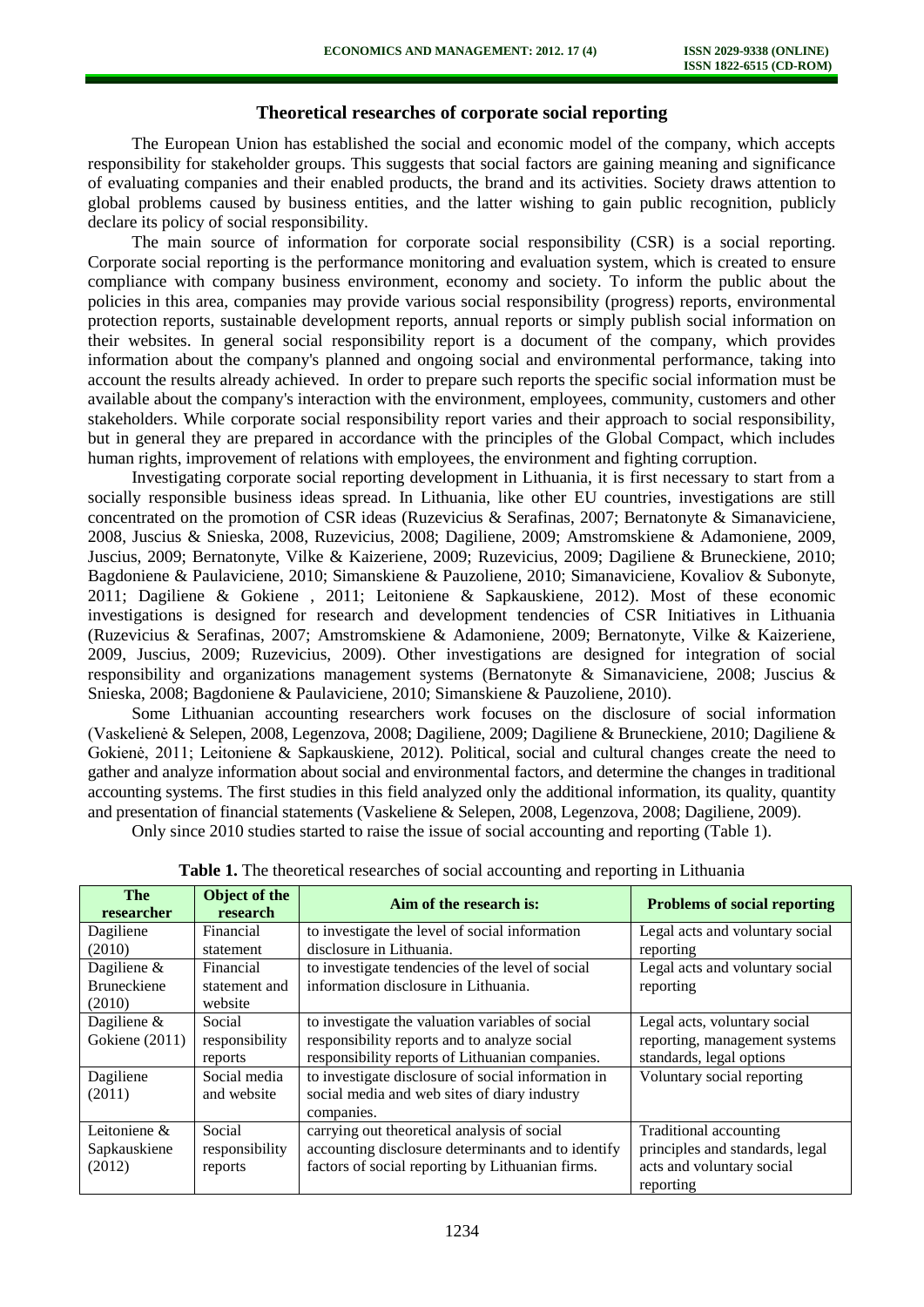Dagiliene (2010) conducted the research of social responsibility disclosure in annual reports. Dagiliene & Bruneckiene (2010) analyzed the role of the voluntary disclosure aspect of CSR. Dagiliene & Gokiene (2011) carried out the valuation of social responsibility reports of Lithuanian companies. Dagiliene (2011) investigated the social disclosure in social media and websites of Lithuanian dairy industry. The results of investigation showed that dairy industry's participation in social media is mainly focused on brand advertising. Issues relating to social responsibility about products, environment, human resources and community are disclosed only fragmentally in websites.

In 2012 Leitoniene & Sapkauskiene also investigated issues of corporate social reporting. These studies distinguished that the basic problem of social accounting in Lithuania is the limitations of corporate social accounting regulation.

Lithuania takes place in social accounting and reporting: the consolidation of social objectives in the National Strategy for Sustainable Development, National Network of Responsible Business, belonging to socially responsible international organizations, educational seminars, study about the social responsibility of the situation in Lithuania preparation. However, these changes are more scientific and educational nature, has little to do with the actual business activities.

#### **Situation of corporate social reporting in Lithuania**

The legal presumption of CSR initiatives was created in Lithuania's accession to the EU period. In 2003- 09-11 the Lithuanian Government approved the National Strategy for Sustainable Development. Under this strategy and other CSR initiatives in promoting the legal acts, Lithuanian companies on their willingness to assume additional responsibilities to improve business practices, introduce modern human resource management technologies, implements natural resource-efficient technologies, manufacturing processes used for human health-friendly materials, creating strategic business plans for possible negative effects of natural and social environment, harmonizing labour relations and actively participate in social dialogue.

The biggest voluntary initiative of CSR worldwide is Global Compact. Since 2005, there is the National Network of Responsible Business operating as part of the Global Compact initiative in Lithuania. Companies that joined the Global Compact, declare that they apply 10 principles of social responsibility, disclosing in annual social reports for stakeholders. Dissemination and promotion of CSR initiative in the network is expanding every year. According to the annual activity reports of the Lithuanian National Responsible Business Network this network comprises 57 companies and organizations in Lithuania in 2008, 61 - in 2009, 65 – in 2011. The fastest connection has already become apparent in 2011 the beginning of January to April when 10 new companies joined to the Network. Companies are removed from the National Network in the cases of interruption of business collaboration and the absence of obligatory social reports within a certain period. Lithuanian National Responsible Business Network had united 54 Lithuanian companies and 13 organizations on 1st of January, 2012.

Although the National Network in Lithuania is expanding, it was noted that members often delay in reporting or as whole does not: only 11 organizations (out of 57 members) present social responsibility reports in 2008, 12 organizations – in 2009, 16 – in 2010 and 21 - in 2011.

In response to found out abuses in companies reports of recent years, many countries have taken initiatives to review the accounting principles, in order to increase corporate transparency. Usually social reporting contains various issues that raise interest of stakeholders: human rights and human resources, product design and development, environmental protection, bribery and community. The Global Reporting Initiative (GRI) is one of the most popular non-governmental initiatives in the social and sustainable performance reporting and standardization and this methodology refers to reporting economic, social and environmental information based on corporate performance. However, despite of methodological discussions on this theme, social disclosure increases the transparency of the business. The major part of Lithuanian companies is oriented towards compulsory presentation of financial reports and financial information disclosure on requisition. It shows the lack of culture in understanding the real impact of socially responsible business. Thus the level of social reporting is low in Lithuanian companies. Without doubt, Lithuania has a relatively recent development of socially responsible business. So far, however, remains a socially responsible business is more incentive.

## **Corporate social reporting development disincentives**

**Legal acts**. In Lithuania, like in many developing countries the promotion of business disclosure about its social activities started in state institutions and professional organizations in the initiative. Laws and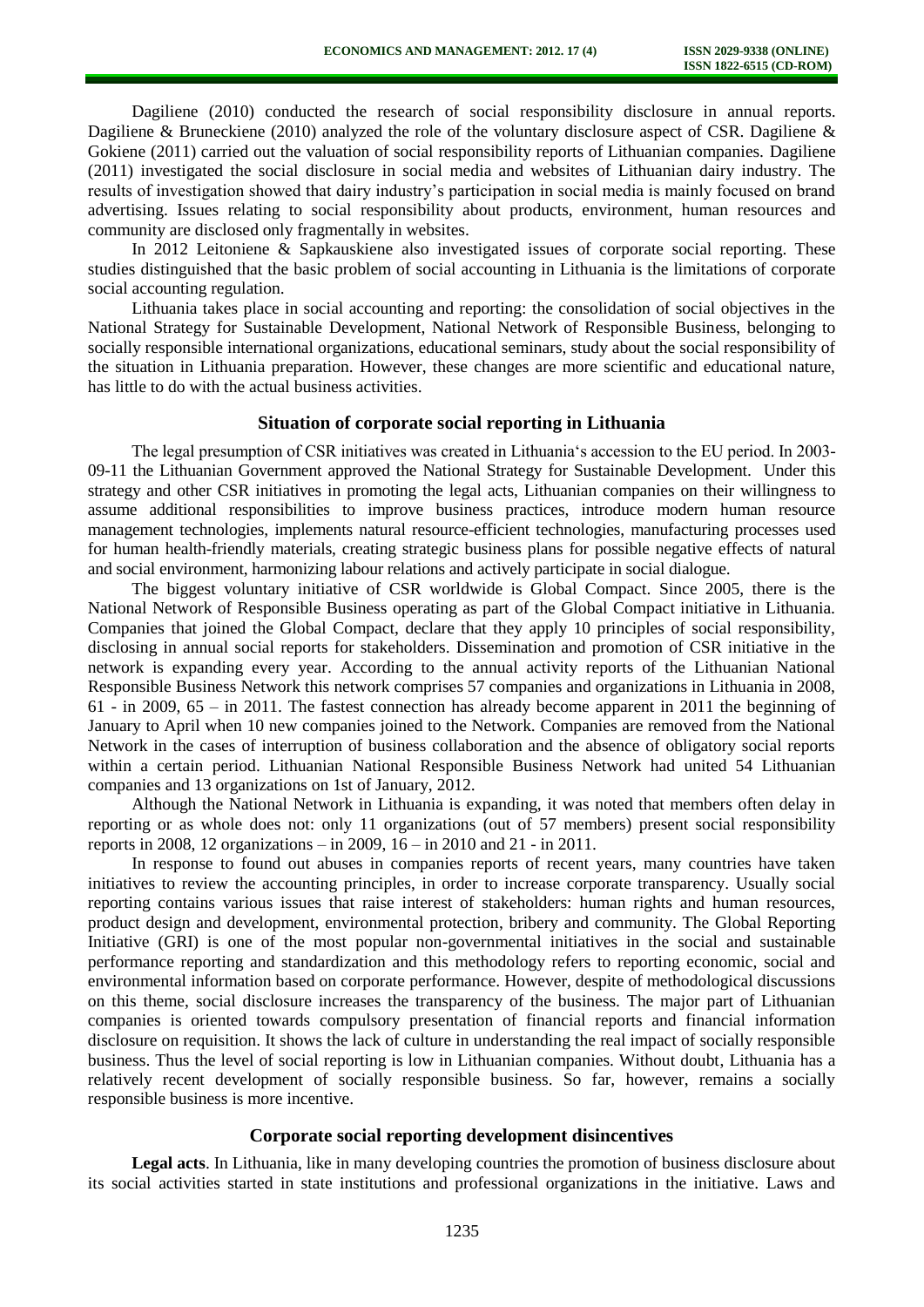regulations were adopted that encourage companies to submit compulsory financial information in the financial statements and annual reports. Law on Financial Statements of Entities (Article 25, paragraph 2) and Law on Consolidated Accounts of Entities (Article 9, paragraph 2) establish a mandatory rule only on financial disclosure, and companies that must prepare an annual report from the financial and non-financial performance analysis should present "the environmental and employee matters related information" (Table 2).

**Table 2.** Legislation and its impact on corporate social reporting - Law on Financial Statements of Entities 2001, as last amended on 2008

| The law and its provisions affecting corporate social reporting                                                       | Legal acts influence on corporate social<br>reporting |
|-----------------------------------------------------------------------------------------------------------------------|-------------------------------------------------------|
| The law is relevant to CSR, as the financial statements are prepared in order to fairly present the company's assets, |                                                       |
| equity, liabilities, revenues and expenses. Such mandatory obligations on companies give clear guidance for           |                                                       |
| companies.                                                                                                            |                                                       |
| Article 2, paragraph 2 provides that if general partnership, limited                                                  | Given the fact that the content of financial          |
| partnership or individual company, which are not under an obligation                                                  | statements is associated with important               |
| to draw up financial reports under this Law, take decision on the                                                     | information that affects decisions made by            |
| drawing up of financial reports at their own discretion, they must draw                                               | interested persons, incorrect, or distorted           |
| up the financial reports in compliance with the requirements set by this                                              | presentation can mislead the public. It is the        |
| Law.                                                                                                                  | mandatory obligation to produce its financial         |
| Article 4 provides the application of generally accepted accounting                                                   | statements in accordance with the relevant            |
| principles to the drawing up of financial reports.                                                                    | requirements                                          |
| Article 25, paragraph 1 states that public limited liability companies,                                               | Although it is the duty of companies to               |
| private limited liability companies, general partnerships and limited                                                 | information<br>relating<br>disclose<br>to             |
| partnerships all participants whereof are public limited liability                                                    | environmental and employee matters, but it            |
| companies or private limited liability companies must draw up the                                                     | is unclear by what indicators this information        |
| annual report in addition to annual financial reports.                                                                | must be provided.                                     |
| And article 25, paragraph 2 (and article 9, paragraph 2 of Law on                                                     |                                                       |
| Consolidate Accounts of Entities 2001, as last amended on 2008)                                                       |                                                       |
| provides that annual reports must include analysis of financial and                                                   |                                                       |
| non-financial performance, information relating to environmental and                                                  |                                                       |
| employee matters.                                                                                                     |                                                       |

These laws provided that generally accepted accounting principles should be applied to the financial statements. Traditional accounting principles and limitations of Business accounting standards is one of the main reasons for determining corporate decision not to disclose social information in traditional financial statements. The prevailing accounting theory developed over a long period of time, while social disclosure is a new area of accounting. For this reason, some existing generally accepted accounting principles and standards restrict the disclosure of social opportunities. The main objective of financial statements is to reflect a true and fair view of the state of the company and must include policies on social responsibility policy as well. However, such accounting principles as the implementation and viability of information comparability complicate the social information inclusion in mandatory reporting. Thus, the social demand for information requires major changes in traditional accounting models, but is now mandatory reporting principles limitations due to the fact that social information is provided only for voluntary reports.

Also, companies listed on the NASDAQ OMX Vilnius Stock Exchange must comply with the Code of Corporate Governance, which encourages companies to disclose information adequately for the market (*Table 3*). This document recommends that listed companies comply with certain standards of transparency and ensure the quality of management, to improve disclosure to shareholders, in order to increase confidence of investors and other stakeholder groups. The Code does not recommend specifically how and how much the company should provide information about social and environmental business risks. Although provisions of the Code of Corporate Governance for listed companies on the NASDAQ OMX Vilnius are much more specific than the mentioned above legal requirements, but these requirements are summarized in the form and may be treated differently. Thus, corporate social information is different in scope and quality. For this reason, in 2012 CSR guidelines have been developed, which aim is to help listed companies to apply social and environmental requirements of business and to increase the transparency of social reporting.

The state of legislation has provided a number of measures that could encourage companies to integrate CSR concept or specific measures in their activities. In addition, a number of measures are new,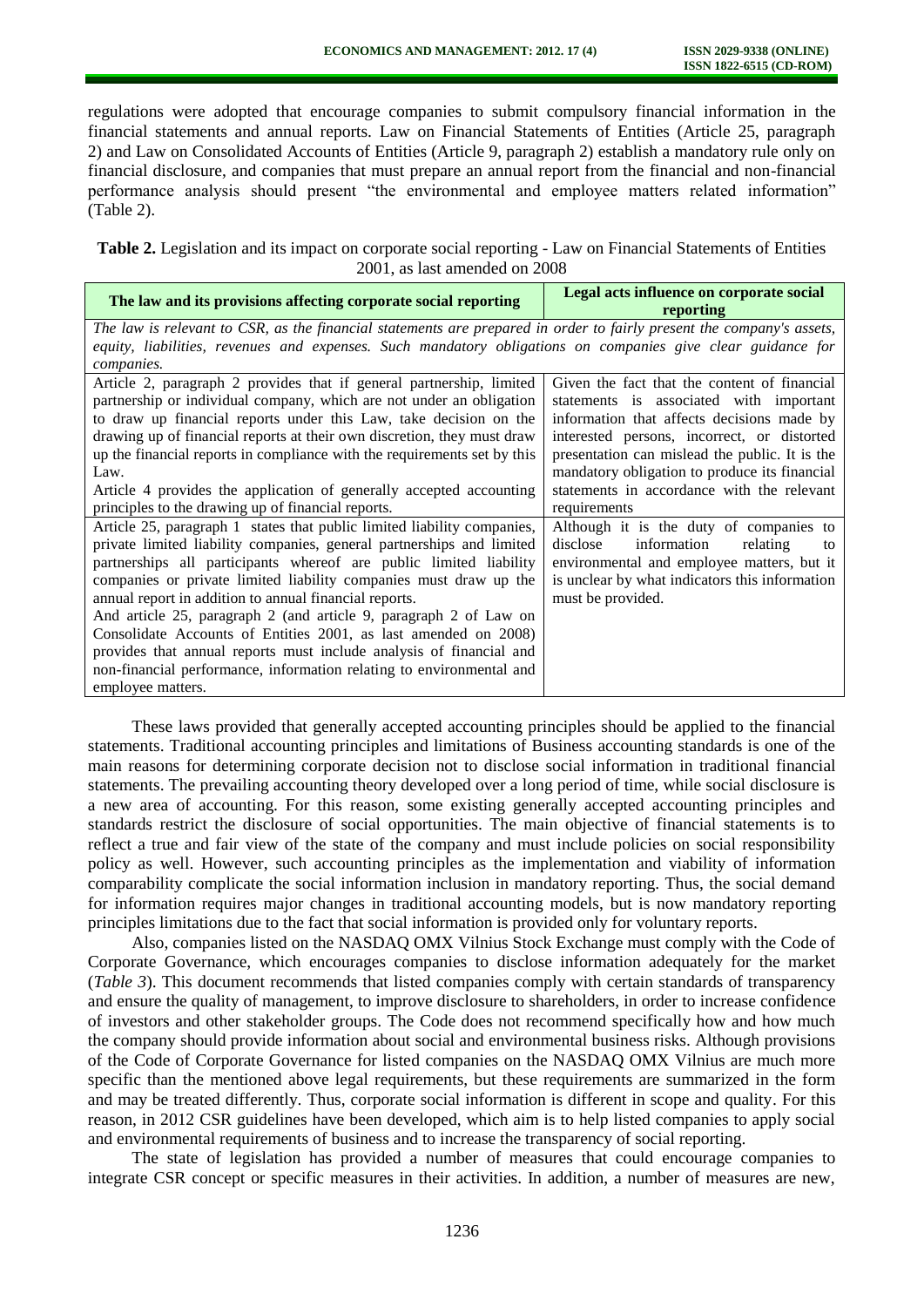some of them have not even been started to apply (e.g. Implementation program of green procurement, companies' annual reports of environmental and personnel issues, etc.). This shows that companies lack information about how they can use their legal options.

| Table 3. Legislation and its impact on corporate social reporting - The Corporate Governance Code for the |  |
|-----------------------------------------------------------------------------------------------------------|--|
| Companies Listed on NASDAQ OMX Vilnius 2006, as last amended on 2009                                      |  |

| The law and its provisions affecting corporate<br>social reporting                                                                                                                                                                                                                                                                                                                                                                                                                                                  | Legal acts influence on corporate social reporting                                                                                                                                                                                                                                                                                                                                                                                                                                                                                                                                                                   |
|---------------------------------------------------------------------------------------------------------------------------------------------------------------------------------------------------------------------------------------------------------------------------------------------------------------------------------------------------------------------------------------------------------------------------------------------------------------------------------------------------------------------|----------------------------------------------------------------------------------------------------------------------------------------------------------------------------------------------------------------------------------------------------------------------------------------------------------------------------------------------------------------------------------------------------------------------------------------------------------------------------------------------------------------------------------------------------------------------------------------------------------------------|
| The Code covers areas related to the protection of the interests of shareholders, an appropriate balance and<br>adequately disclose the market.                                                                                                                                                                                                                                                                                                                                                                     | distribution of functions between the company's supervisory and management bodies, encourages companies to                                                                                                                                                                                                                                                                                                                                                                                                                                                                                                           |
| Paragraph 1.4 states that a company supervisory and<br>management bodies should ensure that the rights and<br>interests of persons other than the company<br>shareholders (e.g. employee, creditors, suppliers,<br>clients, local community), participating in or<br>connected with the company's operation, are duly<br>respected.                                                                                                                                                                                 | This paragraph promotes CSR disclosure, providing the<br>company's duty to respect the stakeholders, not just the<br>interests of shareholders. However, it must be noted that the<br>Code does not provide listed companies to improve their<br>performance reports so that investors, creditors could see their<br>environmental, social and related risks.                                                                                                                                                                                                                                                        |
| Paragraphs 8.1, 8.2, 8.3, 8.4, 8.5 states that<br>remuneration policy and procedures for approval,<br>revision and disclosure of directors' remuneration<br>established in the company should prevent potential<br>conflicts of interest and abuse in determining<br>remuneration of directors, in addition it should<br>ensure publicity and transparency both of company's<br>remuneration policy and remuneration of directors.                                                                                  | The provisions on executive pay publication to promote CSR<br>in public. In order to maximize the company's remuneration<br>policy of transparency, the Code requires disclosure of<br>information about the income of each director individually.                                                                                                                                                                                                                                                                                                                                                                   |
| Paragraphs 9.1, 9.2, 9.3 states that corporate<br>governance framework should recognize the rights<br>of stakeholders as established by law and encourage<br>active co-operation between companies and<br>stakeholders in creating the company value, jobs and<br>financial sustainability. For purposes of this<br>Principle, the concept "stakeholders" include<br>investors, employees, creditors, suppliers, clients,<br>local community and other persons having certain<br>interest in the company concerned. | Paragraphs contribute to CSR disclosure, encouraging<br>businesses to comply with legislative requirements and ensure<br>the rights of stakeholders. It is also encouraged to disclose<br>information about the employer and the employee's<br>cooperation in the field of counseling staff.                                                                                                                                                                                                                                                                                                                         |
| Paragraph 1.10 provides list of minimum<br>information that should reveal the companies, but<br>companies are encouraged to go beyond the<br>information specified in this list.                                                                                                                                                                                                                                                                                                                                    | This paragraph shall encourage adequate, accurate and timely<br>disclosure of information about the company and contribute to<br>the company's transparency. It is questionable whether this<br>document can contribute significantly to the promotion of CSR<br>disclosure because it is a recommendatory nature. In addition,<br>provide only limited ways and means of information about the<br>corporate governance disclosure. Environmental and social<br>reporting for the company's perspective is not developed.<br>There is a lack of socially responsible corporate culture and<br>investment guidelines. |

At present in Lithuania there is no one central source, where, under the "one-stop shop", you can get all the information about state institutions initiatives of socially responsible business development and promotion issues.

**Voluntary social reporting**. Compulsory social reporting for companies is specified in more than one European country. The European Commission has approved the EU Accounts Modernisation Directive Guide, which provides that a certain amount of the company must provide not only financial information but also information about the employees and the environment. It is likely that many countries will follow these recommendations. In Lithuania there also were attempts to make the social reporting compulsory by accepting the Law of Corporate Social Initiatives. This law is intended to only one area within the meaning of CSR, corporate social responsibility to employees and their family members.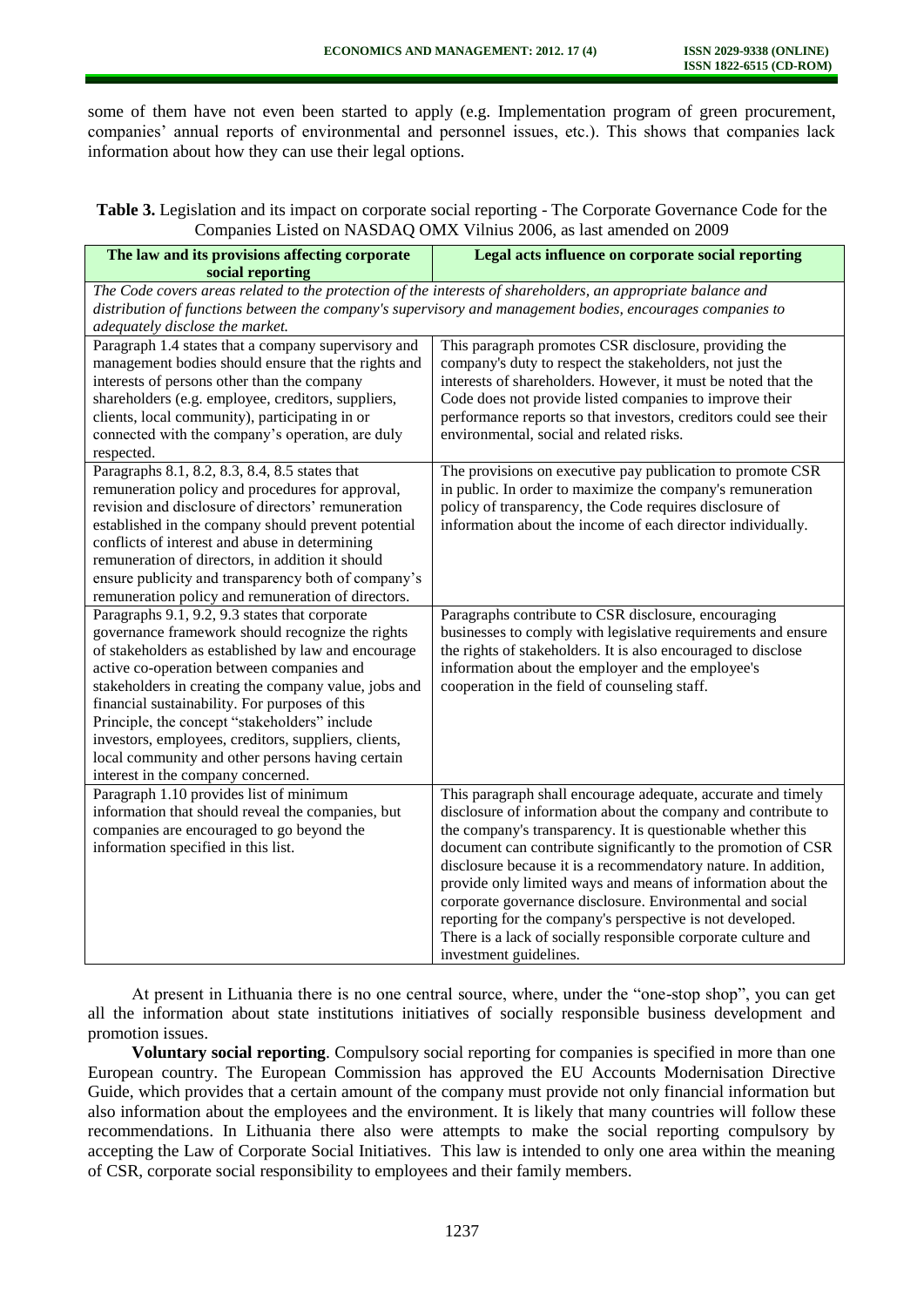In Lithuania social disclosure is voluntary. Companies are not bound to prepare social responsibility, sustainable development or environmental reports and to include data of social responsibility in the annual financial statements. For this reason, the Lithuanian companies CSR disclosure content, scope and the sources are uneven and unstructured. Some Lithuanian companies prepare separate social responsibility reports (e.g. Swedbank AB, AB LESTO, former AB RST and VST, AB TEO LT); the other provide information on CSR activities in their annual reports (e.g. AB Achema group, AB ORLEN Lithuania "concern" MG Baltic "). In the report of corporate social responsibility at the national level progress in Lithuania 2008-2010 (prepared by the UNDP project "Gateway: Social and environmental innovation") the 100 largest Lithuanian companies' web sites provided information has been analysed. The results of investigation show that most of companies disclose information about their socially responsible activities. Some companies have a separate section of the CSR and the environment. In addition, Leitoniene & Sapkauskiene (2012) investigated that in the 2006-2010 period, only three companies, one of which AB TEO LT has provided the annual social responsibility report; one company provided four reports since 2007, four have submitted three social reports, while the remaining two or one.

The part of the social responsibility reports is prepared and publicized because some companies participate in the United Nations Global Compact network. The social responsibility reports of such companies (i.e. Communications on Progress) are prepared by the Global Compact principles. There is a space available in electronic reporting tool for the Lithuanian language. For example, Swedbank AB, UAB Medical bank, Ukio Bankas prepare their reports by the Global Compact 10 principles. But as shown in Leitoniene & Sapkauskiene (2012) study social responsibility reports differ in the extent of social information and quality. The main reason for differences in social information is the scope and content of the individual sectors varied business specifics, stock listings, foreign investment and environmental pollution.

International guidelines for voluntary reporting partially solve this problem. GRI is the global set of voluntary guidelines for sustainable development reporting requirements. This initiative is designed to CSR reporting requirements of the application of a particular company, depending on the area. The main objective of GRI is to develop voluntary reporting rules that are applied on a global scale and to ensure the quality of the information, consistency and practical use. Sustainability reporting guidelines consist of principles and indicators that are used to measure the economic, environmental and corporate social progress. However, the GRI principles are criticized because they focus on the presentation of information about the environment, so there is no equilibrium between the three components of sustainable development. In addition, the United Nations Environment Program and Public Environmental Reporting Initiative interest in voluntary environmental reporting concepts. GRI methodology is not very popular in Lithuania. Only the mature companies (e.g. AB TEO LT, AB SEB Bank) use it.

**Businesses and NGOs in partnership** with the aim to promote socially responsible business principles in the following areas: environment, labour relations, business integration into society, corporate citizenship and volunteering in the promotion of human rights, corruption and corporate transparency. For instance, several members of the network have been participating in the initiative "Clear Wave" launched in 2007. This project focuses on broad public awareness campaign against payment of wages without taxes and introduction of the first label on transparency in Lithuania. The project aims to attract as many businesses to use the label of transparency in labour relations.

## **Conclusions**

Analyzing development of corporate social reporting in Lithuanian companies, these main conclusions were made:

- Lithuania takes place in social accounting and reporting: the consolidation of social objectives in the National Strategy for Sustainable Development, National Network of Responsible Business, belonging to socially responsible international organizations, educational seminars, study about the social responsibility of the situation in Lithuania preparation. However, these changes are more scientific and educational nature, has little to do with the actual business activities. Still more declaratory socially responsible business ideas dominate in Lithuania.
- Lithuania participates in the international initiatives of responsible business. Lithuanian National Responsible Business Network had united 54 Lithuanian companies and 13 organizations on 1st of January, 2012.
- Lithuanian companies are faced with problems that hamper the development of corporate social reporting in Lithuania. Most problems are related to current inadequate legal framework for social accounting and